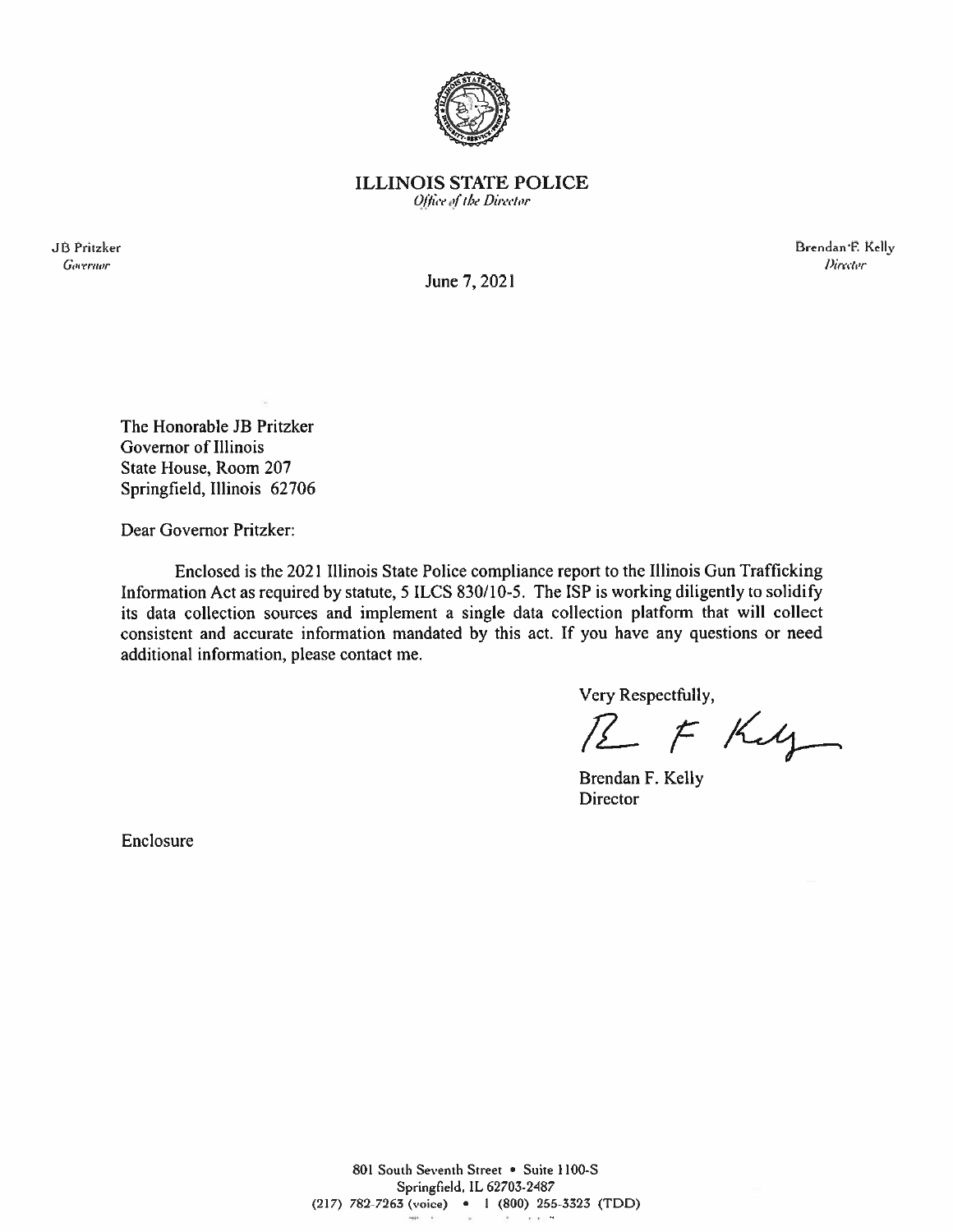

**ILLINOIS STATE POLICE** *Division of Criminal Investigation*

The Illinois State Police (ISP) Division of Criminal Investigation (DCI) is providing this report to the Office of the Director pursuant to the mandates of the Illinois Gun Trafficking Information Act (5 ILCS 830/10-5).

# **Statement of Legislative Mandate**

Effective January 18, 2019, the Illinois Gun Trafficking Information Act (5 ILCS 830/10-5) requires the ISP to provide key information, on a regular and ongoing basis, related to firearms used in the commission of crimes in Illinois, including, but not limited to:

- reports on crimes committed with firearms;
- the number of persons killed or injured in commission of the crimes;
- the state where the firearms used originated;
- the Federal Firearms Licensee that sold the firearm; and
- the type(s) of firearms used.

The ISP shall make the information publicly available; provide the information on its website; and provide a written report with the Office of the Governor, as well as the Illinois General Assembly. In addition, the ISP is required to study and compile reports on the number of Firearm Owner's Identification Card checks to determine firearms trafficking or straw purchase patterns.

# **Recognized Collection and Reporting Deficiencies**

Since January 18, 2019, the ISP DCI has been unable to identify a comprehensive data collection tool capable of the detailed data capture mandated by the Illinois Gun Trafficking Information Act (Act). The ISP DCI has examined internal and external data sources, including the following:

- National Incident-Based Reporting System (NIBRS);
- Uniform Crime Reporting Data (UCR);
- Commanding Operational Policing Strategies (COPS);
- Traffic and Criminal Software (TraCS);
- the Illinois Criminal Justice Information Authority (ICJIA);
- ISP DCI investigative zone(s) data; and
- ISP Division of Patrol (DOP) district(s) data.

Current data collection sources do not collectively capture the information mandated by the Act, and as such, are not viable sources of information. All Illinois law enforcement agencies, including the ISP, utilize diverse records management; report writing; and evidence management systems, resulting in the collection of inconsistent, inaccurate, or non-translatable data. The lack of a centralized and uniform data collection tool for use by all Illinois law enforcement agencies has made the collection and reporting of all mandated information unattainable.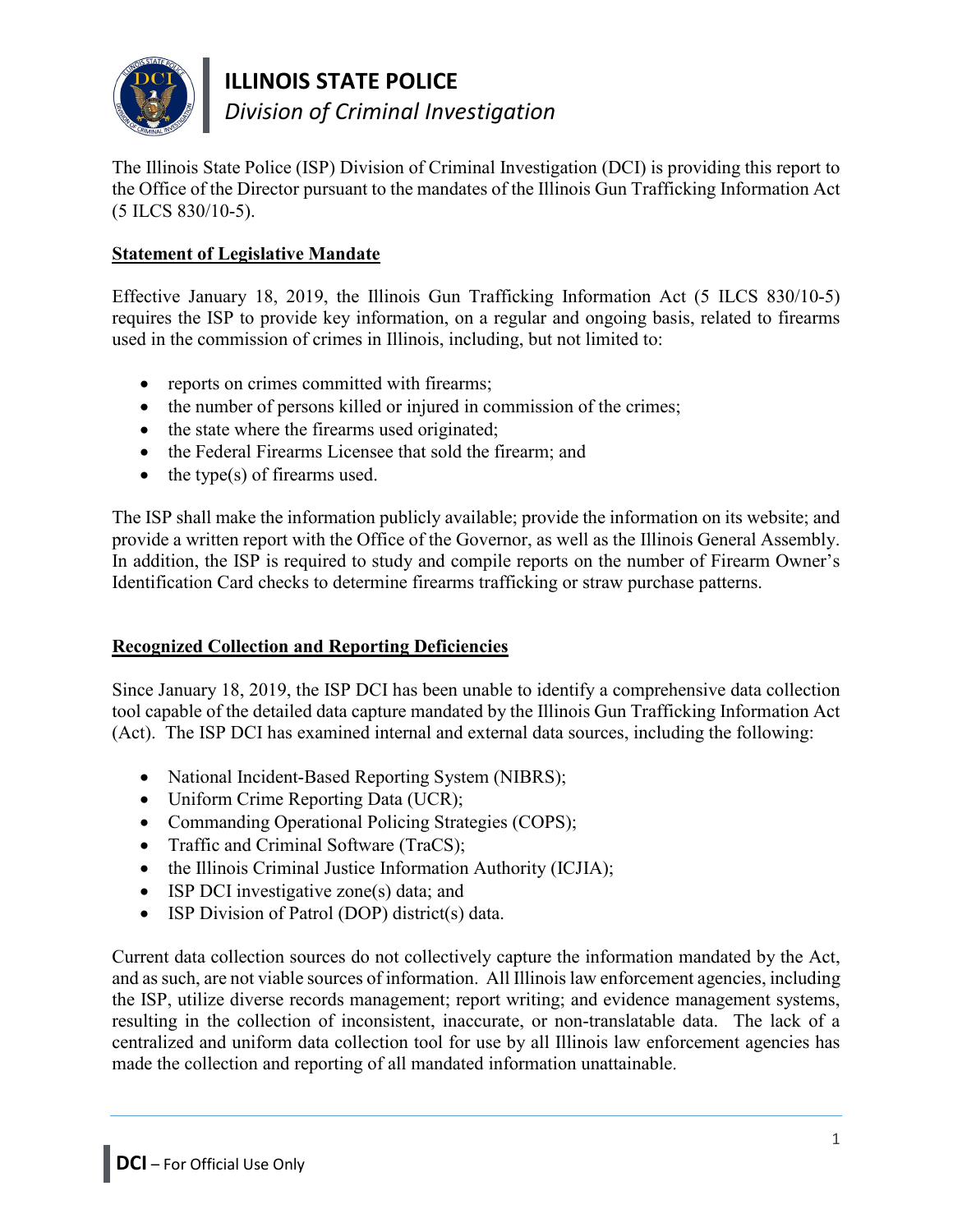

# **ILLINOIS STATE POLICE**

*Division of Criminal Investigation*

Information currently available to the ISP includes the number of ISP DCI Firearm Owners Identification Card (FOID)-related details conducted; the number of firearms seizures made by ISP DCI personnel; the number of firearms arrests effectuated by the eight individual investigative zones of the ISP DCI, which also encompass nine Metropolitan Enforcement Groups (MEGs) and thirteen Multi-Jurisdiction Drug Task Forces (task forces); and ISP DOP field report information. Firearms offense information reported through the ISP DOP TraCS reporting system, which includes 21 separate patrol districts, is not consistently collected and does not account for potential skewing of data (i.e., an incident reported as a firearms offense as a result of an arrest pursuant to a warrant for a firearms offense, which may have already been reported). The information currently available to the ISP represents a small portion of that data mandated to be collected and reported pursuant to the Act. A sampling of that data is as follows:

# *FOID-Related Details and Information*

Since January 18, 2019, the ISP DCI has initiated and conducted periodic and random FOID enforcement/revocation details and checks throughout its eight investigative zones. The details are executed in an effort to identify and combat firearms trafficking and straw purchases through the enforcement of the Illinois FOID Act (430 ILCS 65/1 et seq.) and the Illinois Firearm Concealed Carry (CCL) Act (430 ILCS 66/1 et seq.).

In 2019, the seven established DCI investigative zones conducted 225 total FOID-related details throughout Illinois. In 2020, the DCI conducted 250 FOID-related details across eight investigative zones, including Investigative Zone 8, a newly-designated zone (COPS).

# *Firearms Seizures and Firearms-Related Arrests*

In 2019, the ISP DCI investigative zones, including personnel from 9 MEGs and 13 task forces, seized 783 firearms and effectuated 327 firearms-related arrests (COPS).

In 2020, the ISP DCI investigative zones, including personnel from 9 MEGs and 13 task forces, seized 657 firearms and effectuated 245 firearms-related arrests (COPS).

# **The ISP Initiative to Collect Consistent and Accurate Information**

In order to provide accurate and consistent information mandated by the Act, the ISP must ensure not only the collection and reporting of required data (on behalf of all Illinois law enforcement agencies), but must also define the parameters of the data collected. During the next year, the ISP will establish a clear data definition specification, which will provide clarity among all Illinois law enforcement agencies; data collected will be traceable, consistent, accurate, clear, complete, and concise.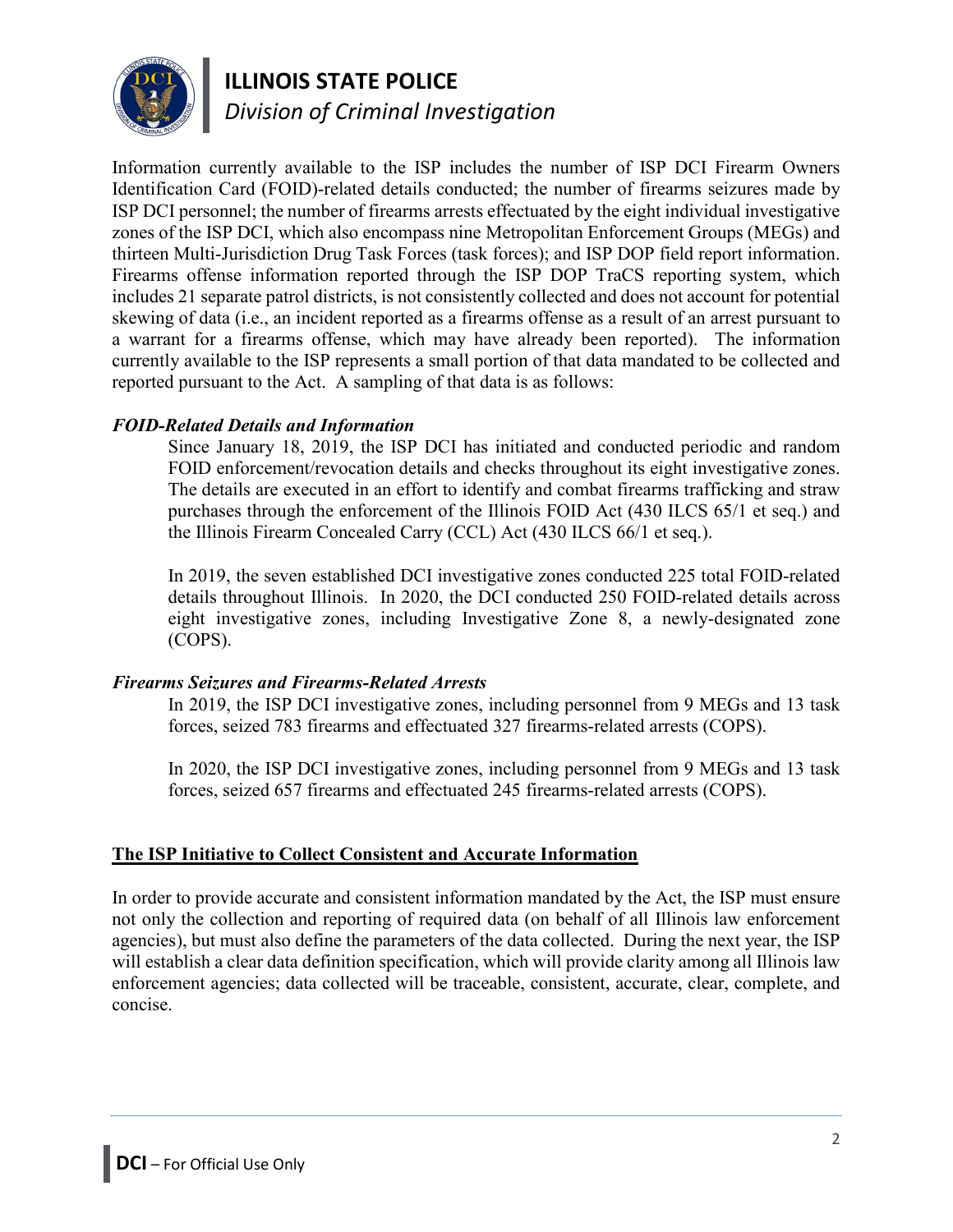

**ILLINOIS STATE POLICE** *Division of Criminal Investigation*

## **The Future and Next Steps of Data Collection, Reporting, and Publication**

#### *Collaboration with Local Agencies*

The ISP DCI will work in partnership with external Illinois law enforcement agencies in establishing a collaborative strategy to identify and implement the most efficient and comprehensive method of mandated data collection. Considerations for the methodology of data collection will include collection time; costs; existing tools; ease of use; accuracy; reliability; traceability; and ability to integrate with electronic reporting and publication tools. The collaborative approach to data collection across all Illinois agencies will address and answer concerns of exactly what data is collected and how. The understanding among agencies will ensure the uniform and consistent collection of information.

#### *Collaboration with the Illinois Department of Transportation*

The ISP DCI will coordinate with the Illinois Department of Transportation to build a coordinated and strategic network of license plate readers (LPRs) in the Chicago Metropolitan Area (Chicagoland). These LPRs will be networked with those similar systems already in place through the High Intensity Drug Interdiction Area (HIDTA) program, providing a comprehensive view of vehicles and license plates on the expressways of the Chicagoland area.

The information gleaned from this cooperative concept will be used to assist law enforcement agencies in solving violent crimes, including firearms offenses, that occur on Illinois roadways. In addition, the results of the collaboration will assist with the identification of those vehicles and subjects traveling into Illinois from Indiana that/who may potentially be involved in gun trafficking. This information will ultimately be shared with all law enforcement, through the ISP, allowing for all agencies in the state of Illinois to have access to valuable investigative tools and information in furtherance of their respective investigations.

#### *Development of a Comprehensive Data Gathering Platform*

As part of the ISP initiative to collect consistent and accurate information, the ISP will work in conjunction with local Illinois law enforcement agencies, additional stakeholders within the ISP (relevant divisions), and the Illinois Department of Innovation and Technology (DoIT), in the development and implementation of an electronic data gathering platform. The platform (ESRI or web-based application, for example), will be specifically designed for use by all Illinois law enforcement agencies. The goal of the electronic platform is to reduce time spent collecting; extracting; and tabulating data, as well as to ensure ease of reporting for all agencies.